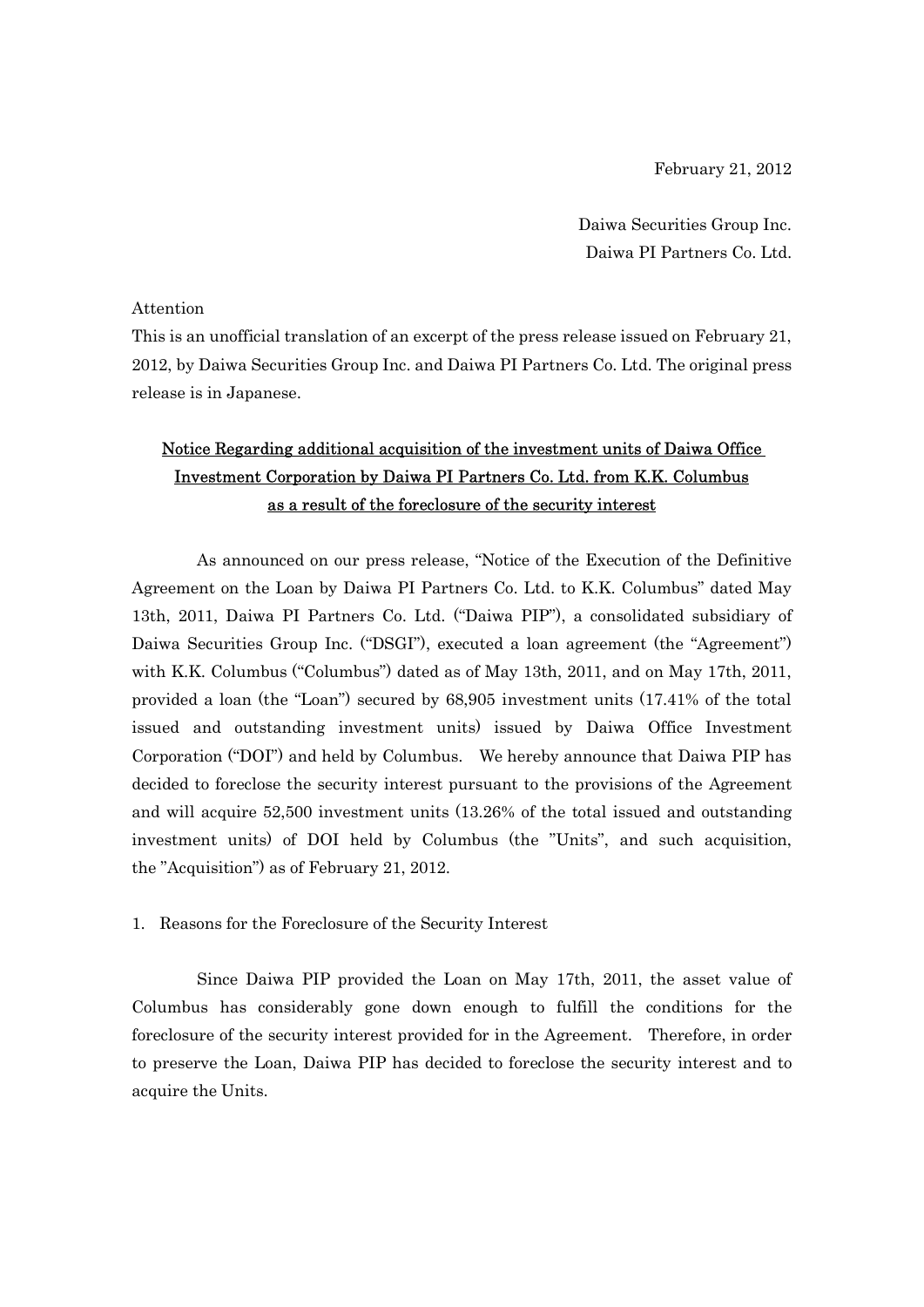## 2. Outline of the Security Interest Provider of the Units

# (as of February 8, 2012)

| 1. Company Name                                      | K.K. Columbus                                                                                                                                                                        |                                                                                                            |  |  |
|------------------------------------------------------|--------------------------------------------------------------------------------------------------------------------------------------------------------------------------------------|------------------------------------------------------------------------------------------------------------|--|--|
| 2. Address                                           | 10-1, Roppongi 6-chome, Minato-ku, Tokyo                                                                                                                                             |                                                                                                            |  |  |
| 3. Title and Name of<br>Representative               | President, Brian Defoe                                                                                                                                                               |                                                                                                            |  |  |
| 4. Description of Business                           | · Conclusion of Tokumei-Kumiai contracts and management<br>of assets in which such Tokumei-Kumiai invest<br>• Acquisition, possession, sale and purchase of investment<br>securities |                                                                                                            |  |  |
| 5. Amount of Capital                                 | JPY 100 million                                                                                                                                                                      |                                                                                                            |  |  |
| 6. Shareholders                                      | K.K. daVinci Holdings: 100.0%                                                                                                                                                        |                                                                                                            |  |  |
| 7. Relationships with Daiwa<br>Securities Group Inc. | Capital Relationship:                                                                                                                                                                | Not applicable                                                                                             |  |  |
|                                                      | Personal Relationship:                                                                                                                                                               | Not applicable                                                                                             |  |  |
|                                                      | Business Relationship:                                                                                                                                                               | Not applicable                                                                                             |  |  |
|                                                      | Status as a Related<br>Party:                                                                                                                                                        | Columbus, its subsidiaries and its<br>affiliates are not Related Parties<br>of Daiwa Securities Group Inc. |  |  |

- 3. Number of investment units to be acquired and Investor Composition before and after the Acquisition
	- (1) Number of investment units acquired:  $52,500$  units
	- $(2)$  Investor Composition before and after the Acquisition:

(Before the Acquisition)

|                                                                                     | <b>DSGI</b>  | Daiwa PIP    | K.K. Columbus |
|-------------------------------------------------------------------------------------|--------------|--------------|---------------|
| 1. Number of investment<br>units held                                               | 51,893 units | 60,000 units | 68,905 units  |
| 2. Investment-holding<br>ratio against the total<br>outstanding investment<br>units | 13.11 %      | 15.16 %      | 17.41 %       |
| 3. Rank among investment<br>unit holders                                            | 4th          | 2nd          | 1st           |